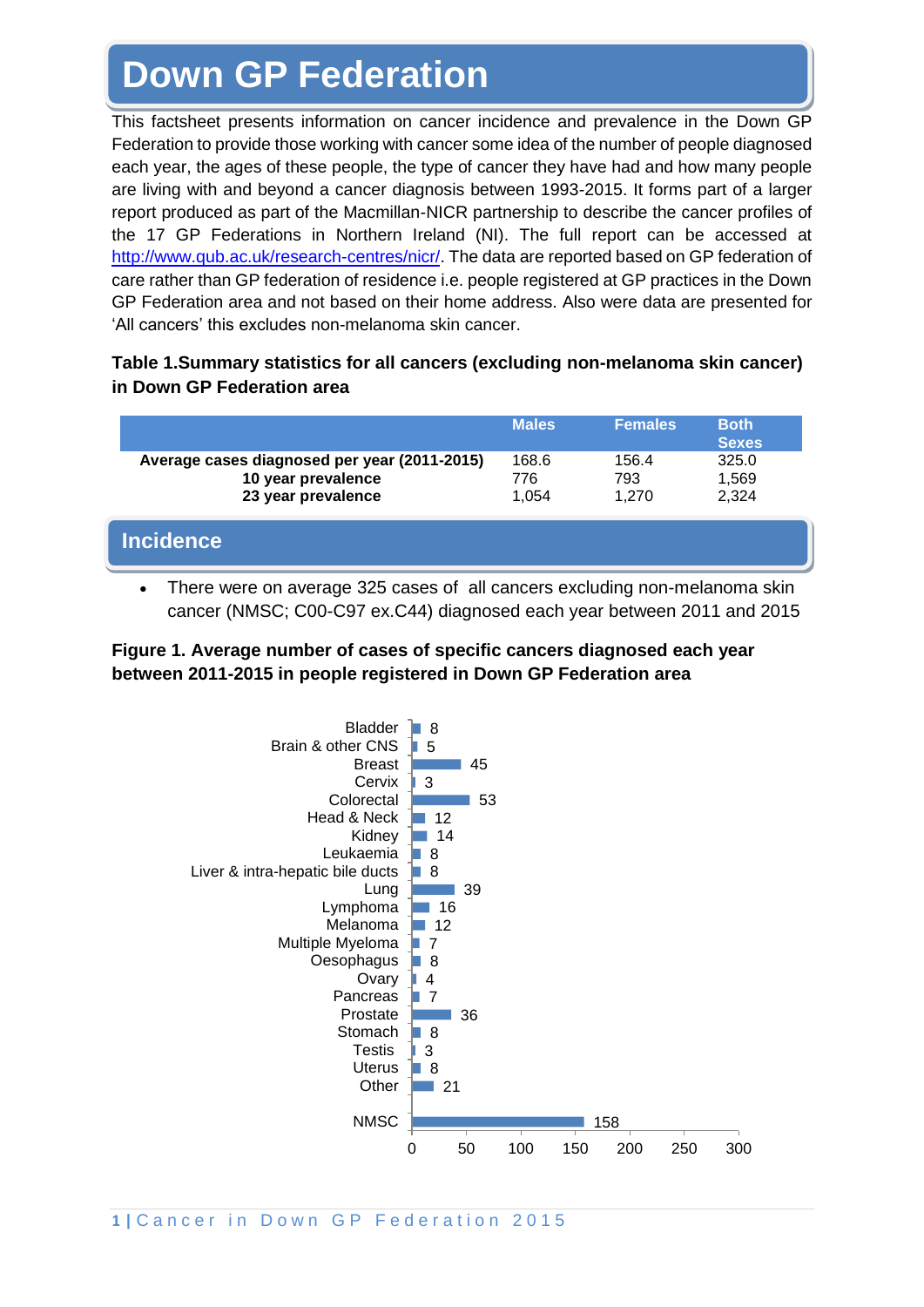• In 2011-2015 there were on average 45 cases of invasive breast cancer, 36 cases of prostate cancer, 53 cases of colorectal cancer, 39 cases of lung cancer and 158 cases of non-melanoma skin cancer diagnosed each year.

### **Figure 2. Proportion (%) of cases diagnosed between 2011 and 2015 by specific cancer site and stage at diagnosis in Down GP Federation**



#### **Figure 3. Proportion (%) of cases diagnosed between 2011 and 2015 by specific cancer site and age at diagnosis in Down GP Federation**



**Proportion (%) of people with cancer**

0 to 49 years  $\blacksquare$  50 to 59 years  $\blacksquare$  0 to 59 years (prostate only)  $\blacksquare$  60 to 69 years  $\blacksquare$  70 years and over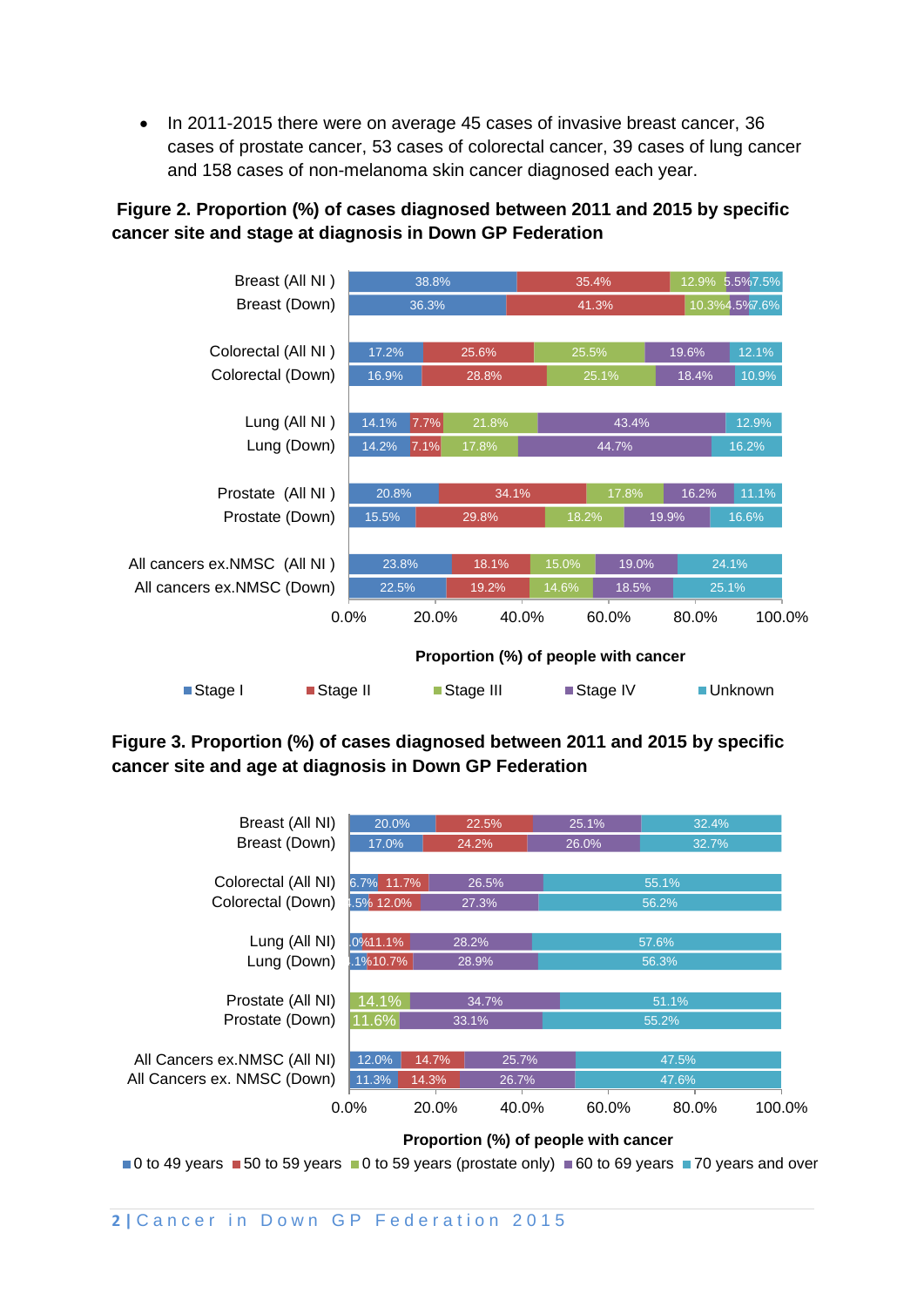## **Prevalence**



**Figure 4. 23-year prevalence of all cancer (excluding NMSC) by sex and time from diagnosis in Down GP Federation area**

The 23- year prevalence represents all people diagnosed with cancer during 1993-2015 who are still alive at the end of 2015. Other prevalence measures commonly used, which depend on the diagnosis period considered, include:

- One year prevalence (people diagnosed in 2015) which at the end of 2015 was 242 (134 males and 108 females).
- Five year prevalence (people diagnosed 2011-2015) which at the end of 2015 was 911 (458 males and 453 females).
- Ten year prevalence (people diagnosed 2006-2015) which at the end of 2015 was 1,569 (776 males and 793 females).
- Twenty-three year prevalence (people diagnosed 1993-2015) which at the end of 2015 was 2,324 (1,054 males and 1,270 females).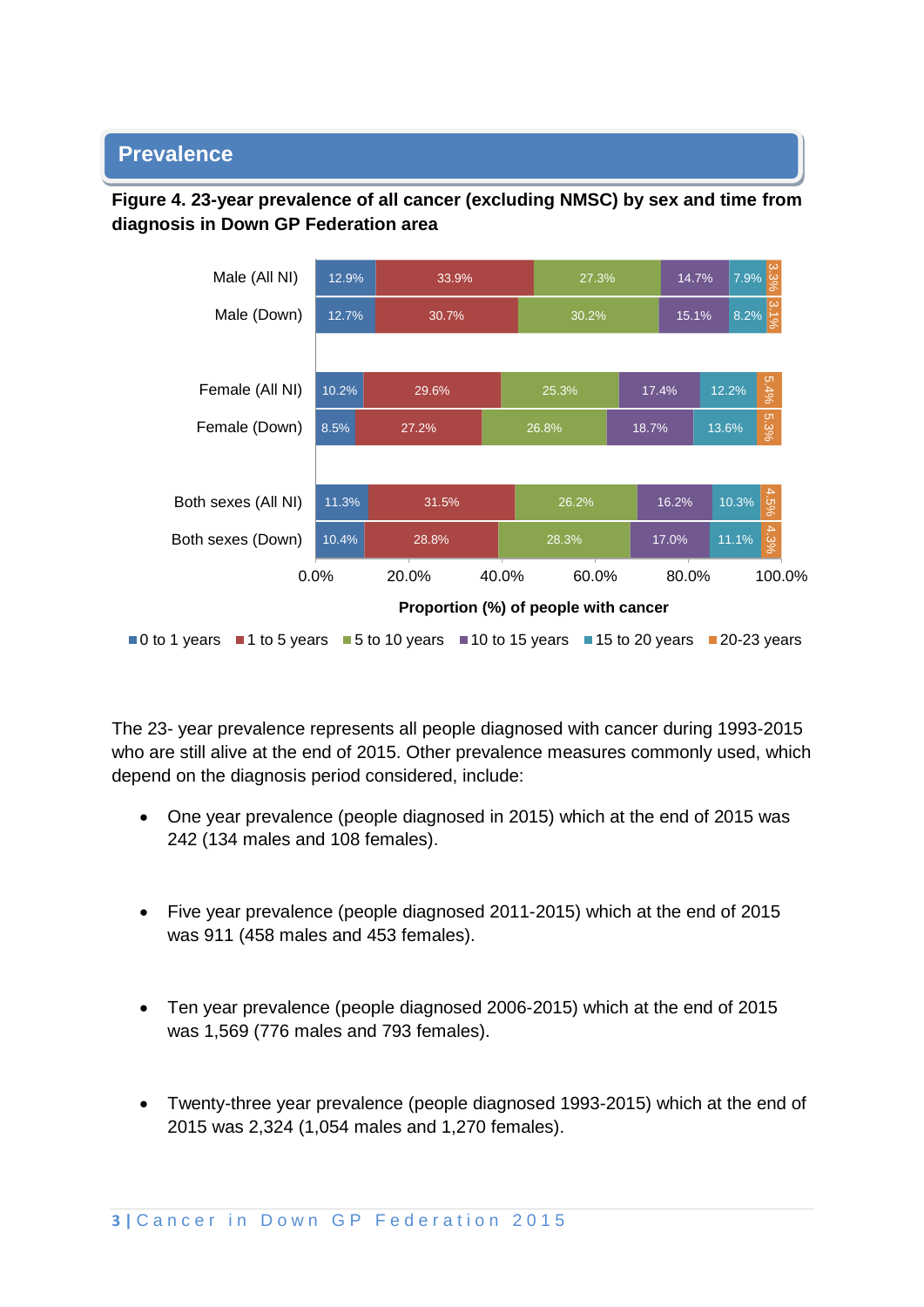



**Figure 6. 23-year prevalence (number of people) for all cancers (excluding NMSC) by sex and cancer site in Down GP Federation**



At 31<sup>st</sup> December 2015, of those people living up to 23 years after a cancer diagnosis (excluding non-melanoma skin cancer) in the Down GP Federation:

- Over half (61.1%) of people had been diagnosed with breast, prostate, colorectal or lung cancer.
- 1,270 were females and of these over 4 in 10 females (46.7%) had, had a diagnosis of invasive breast cancer (ICD10 C50).
- 1,054 were males and of these 3 in 10 males (34.3%) had, had a diagnosis of prostate cancer (ICD10 C61).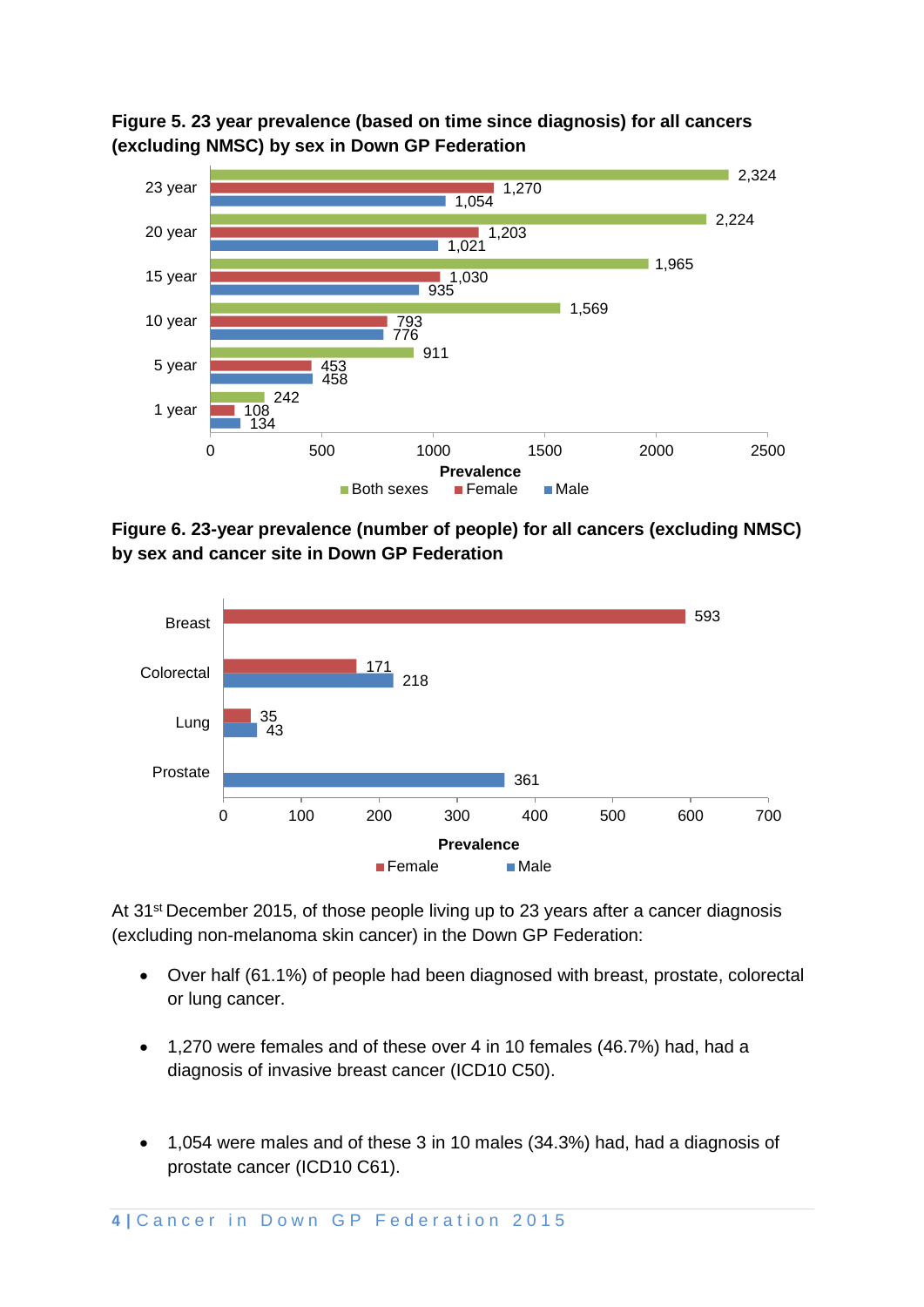#### **Figure 7. 23-year prevalence for all cancers (excluding NMSC) by cancer site and time since diagnosis in Down GP Federation area**



At 31<sup>st</sup> December 2015, of those people living up to 23 years after a cancer diagnosis (excluding non-melanoma skin cancer) in the Down GP Federation:

- Two thirds of people diagnosed female breast cancer (67.6%), melanoma (62.3%) and uterine cancer (69.1%) were diagnosed more than five years previously.
- Over half (61.6%) of people diagnosed with lung cancer were diagnosed within the last five years.